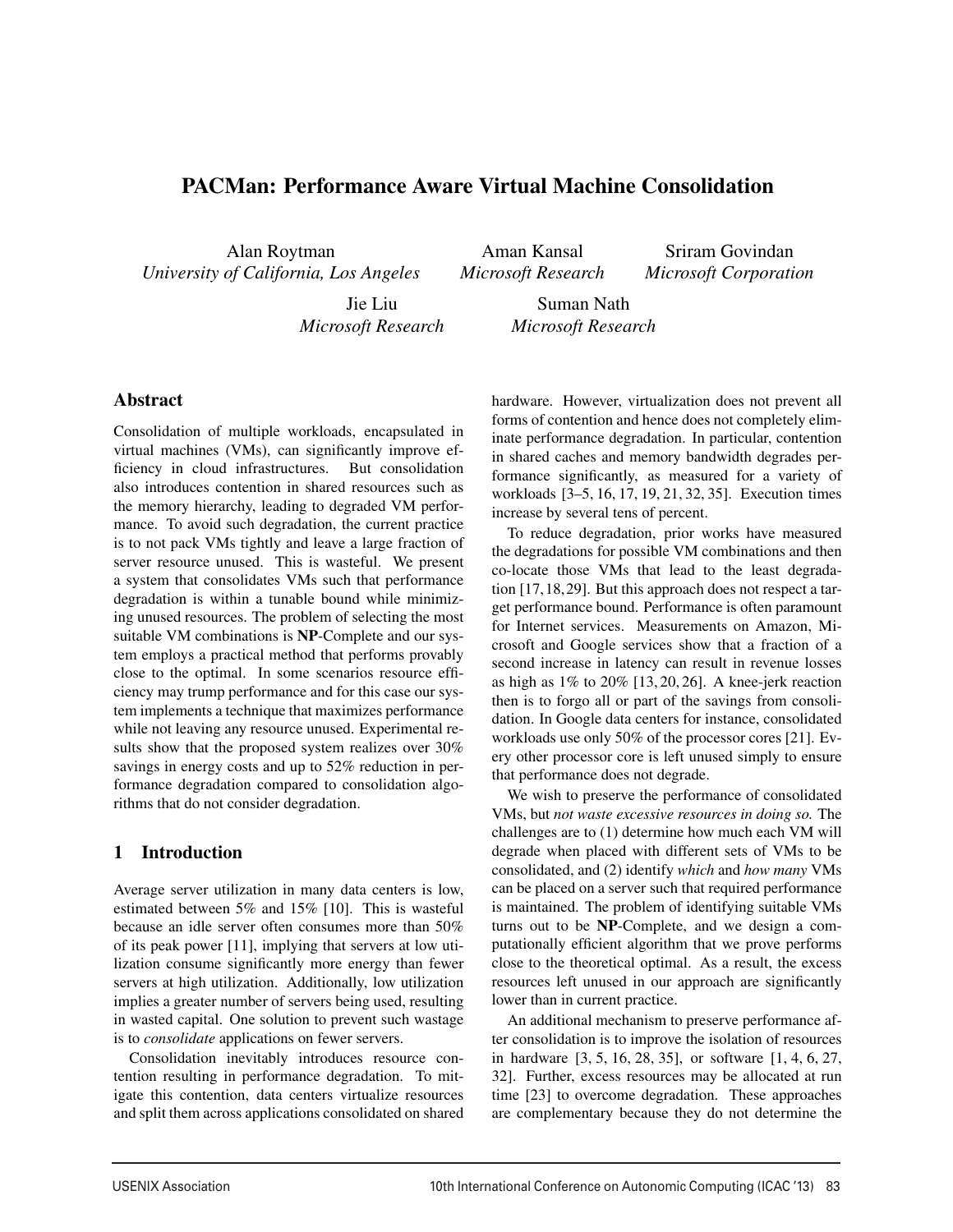best VMs to be placed together in the first place. Our method can make that determination, and then these techniques can be applied with a lower overhead.

Specifically, we make the following contributions:

First, we present a *p*erformance *a*ware *c*onsolidation *man*ager, PACMan, that minimizes resource cost, such as energy consumption or number of servers used. PAC-Man consolidates VMs such that performance degradation stays within a specified bound. Since this problem is NP-complete, PACMan uses an approximate but computationally efficient algorithm that we prove performs logarithmically close to the optimal.

Second, while customer-facing applications prioritize performance, batch processes, such as Map-Reduce [8], may prioritize resource efficiency. For such situations PACMan provides an "Eco" mode, that fills up all server cores, and minimizes worst case degradation. We specifically consider worst case, as opposed to average considered in [17], since in Map-Reduce, reduce cannot start until all map tasks have completed and hence, only the degradation of the worst hit map task matters. We show that it is difficult to design provably near-optimal methods for this scenario and present a suitable heuristic.

Finally, we evaluate PACMan using degradations measured on SPEC CPU 2006 applications. For minimizing wasted resource while preserving performance, PACMan operates within about 10% of the optimal, saves over 30% energy compared to consolidation schemes that do not account for interference, and improves total cost of operations by 22% compared to current practice. For the Eco mode, PACMan yields up to 52% reduction in degradation compared to naïve methods.

# 2 PACMan Design

This section describes the performance repercussion of consolidation and how our design addresses it.

### 2.1 Problem Description

Consolidation typically relies on virtual machines (VMs) for resource and fault isolation. Each VM is allocated a fixed share of the server's resources, such as a certain number of cores on a multi-core server, a certain fraction of the available memory, storage space, and so on. In theory, each VM should behave as if it is a separate server: software crashes or resource bottlenecks in one VM should not affect other VMs on the same server. In practice however, VM resource isolation is not perfect. Indeed, CPU cores or time slices, memory space, and disk space can be isolated well using existing virtualization products, and methods have emerged for other resources such as network and storage bandwidth [22, 34]. However, there remain resources, such as *shared caches and memory bandwidth*, that are hard to isolate. Hence, consolidated applications, even when encapsulated in VMs, may suffer resource contention or *interference*, and this leads to performance degradation.

Example: Consider a toy data center with 4 VMs, *A*,*B*,*C*, and *D* (Figure 1). On the left, the 4 VMs are placed on a single server each. Suppose the task inside each VM takes 1 hour to finish. The shaded portion of the vertical bars represents the energy used over an hour; the darker rectangle represents the energy used due to the server being powered on (idle power consumption) and the rectangles labeled with the VM name represent the additional energy consumed in VM execution (increase in server energy due to processor resource use). On the right, these VMs are consolidated on two servers (the other two are in sleep mode).



Figure 1: Energy cost change due to consolidation.

The setup on the right is more efficient. However, due to resource contention, the execution time goes up for most of the jobs. Both the server idle energy and the additional energy used by each job increase due to the longer run time. The increase in energy consumption due to contention may wipe out some or all of the energy savings obtained by turning off two servers. Also, longer running time may violate quality of service (QoS) requirements.

One may minimize performance degradation by placing each VM in a separate server, but that obviously reduces efficiency. On the other hand, one may maximize efficiency by packing the VMs into the minimum number of servers required to satisfy the number of processor cores, memory and disk space requirements of each VM, but such packing hurts performance.

# 2.2 System Overview

Our goal is to select the right set of VMs to co-locate on each server such that performance constraints are satisfied and wasted resource is minimized.

#### 2.2.1 Assumptions

2

We make three assumptions about the system:

*Degradation:* We assume that the performance degradation suffered by each VM, when consolidated with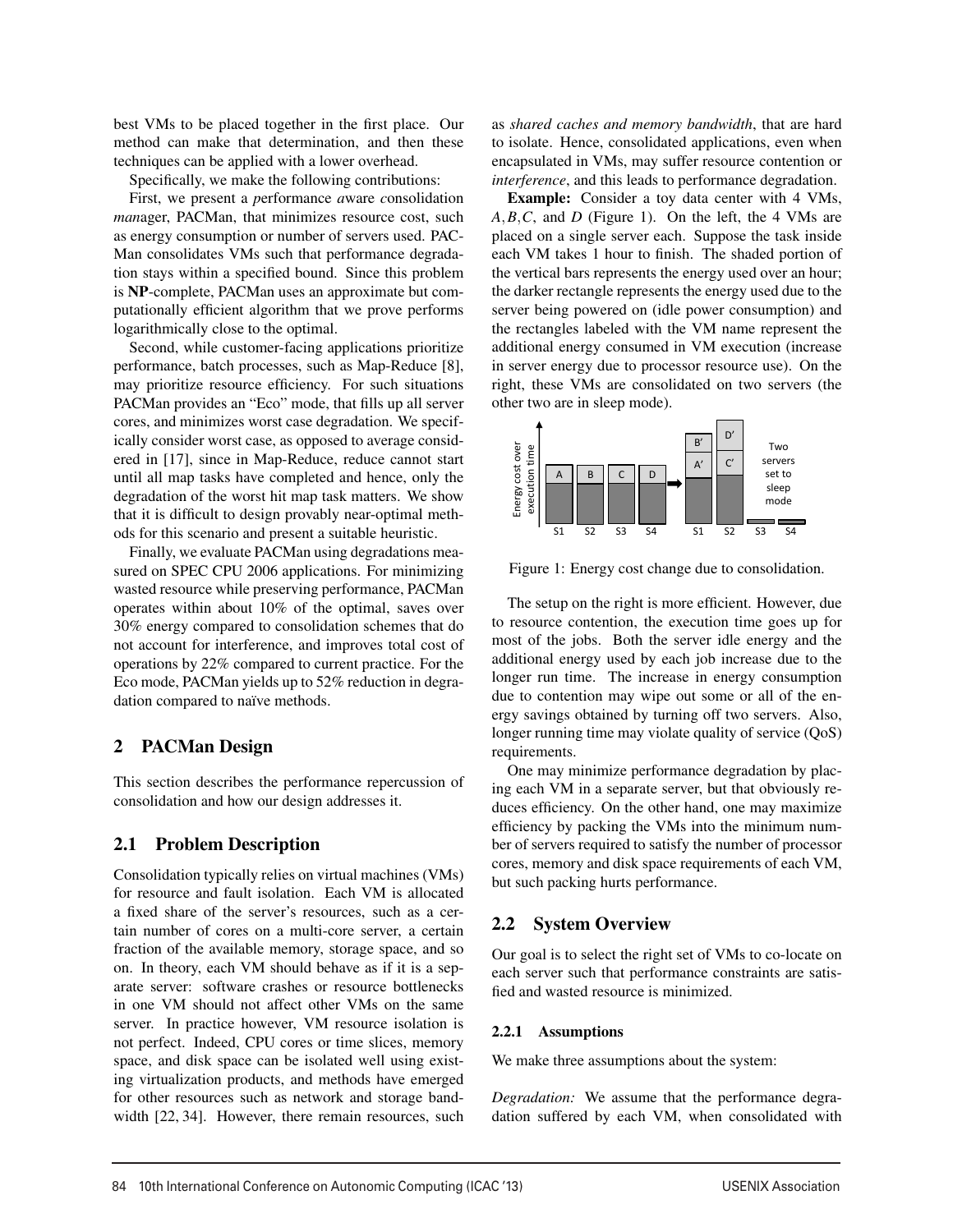any set of other VMs, is known from existing methods [12, 19, 21]. These methods do not require explicit performance measurement for each possible set of VMs. Rather, a VM is profiled individually to generate an *interference profile*. Profiling takes a few hundred milliseconds depending on the cache architecture. These profiles can be used to compute the expected degradation for any set of VMs placed together. Small errors in prediction can be addressed by including an error margin in the performance bound, and consolidating to within that conservative bound. Explicit measurement may also be used for a small number of VMs, as in [17]. We focus on the consolidation method given the degradations. Since our algorithms work given any interference data, the techniques we use can be applied to cross-socket interference or any other type of interference as well, so long as it can be quantified and measured.

*Temporal Demand Variations.* We assume that as demand for an application varies, the number of VM instances hosting that app are increased or decreased to match the demand. Overloading a small number of VMs would degrade performance while leaving VMs underutilized would incur excess cost to host them. Hence, commercial tools are available to dynamically change the number of VMs [24, 33]. This implies that the degradation data or interference profile needs to be collected only for the desired demand level, rather than at multiple demand levels that a VM may serve. If demand is lower than that served by a single VM instance for the application, we conservatively use the profile at its optimal demand level.

*VM to Processor Core Mapping:* We assume that each VM is assigned one core, following the model in [3, 12, 16,17,19,32]. Considering VMs that span multiple cores does not change the problem fundamentally. However, if multiple VMs share a single core, the nature of resource contention may change, and existing degradation estimation methods [12, 19, 21] will not suffice. If alternate degradation modeling methods are available or explicit measurements of degradations are provided, our consolidation algorithm would extend to that case.

#### 2.2.2 Architecture

The PACMan system architecture is shown in Figure 2. The system consists of the following three components:

Conservatively Packed Servers: Customers submit VMs through appropriate cloud APIs. Ideally, a VM placement solution should determine the optimal placement for each VM as soon as it arrives, such that the entire set of VMs currently running in the cloud is optimally placed. However, since such an optimal online solution is not available, we focus on a *batched* operating scenario. The cloud initially hosts the incoming VMs on



Figure 2: PACMan block diagram.

conservatively packed servers, for a batching period (say 30 to 60 minutes). These servers may comprise a small fraction (say 1%-5%) of the data center. Conservative placement implies that a significant amount of resources are left unused to avoid interference, such as by leaving alternate processor cores empty [21]. Since the VM is active, it does not matter to the customer that it is placed on a conservatively packed server.

VM Profiling Engine: While a VM is running on the conservatively packed servers, profiling methods from  $[12, 21]$  are applied to the VMs<sup>1</sup>. These methods characterize a VM while it is running normally, and generate a set of parameters that allow estimating the performance degradation that will be *suffered* and *caused* by the VM when consolidated with other VMs. Their prediction accuracy is high (5-10% of actual performance), as measured on real data center and benchmark applications. Given *n* VMs and *k* core servers, only  $O(n)$  measurements are needed, even though the number of possible consolidated sets is  $O(n^k)$ .

Consolidation Algorithm: At the end of each batching period, PACMan uses the VM consolidation algorithm proposed in this paper to place the VMs on *hosting racks* that comprise the bulk of the cloud's infrastructure. Most of the data center thus operates efficiently using the near-optimal placement. The inputs to the algorithm are the VM interference characteristics obtained by the profiling engine. The output is a placement of VMs that respects performance constraints and minimizes unused resources. Typically, other algorithms (including bin packing methods such as best fit or first fit) do not take interference into account, and hence cannot consolidate VMs efficiently. The design of PACMan algorithms is presented in the next two sections.

<sup>&</sup>lt;sup>1</sup>We use [12] in our prototype. In this method, each VM is mapped to a *clone* application, which closely mimics the application's interference signature. A discrete set of clones covers the entire spectrum of memory-subsystem interference behaviors. Thus, a potentially unbounded number of applications are mapped to a finite number of clones. A one-time profiling step maps a new VM to a known clone. The clones are then used as a proxy for predicting performance for different consolidation sets.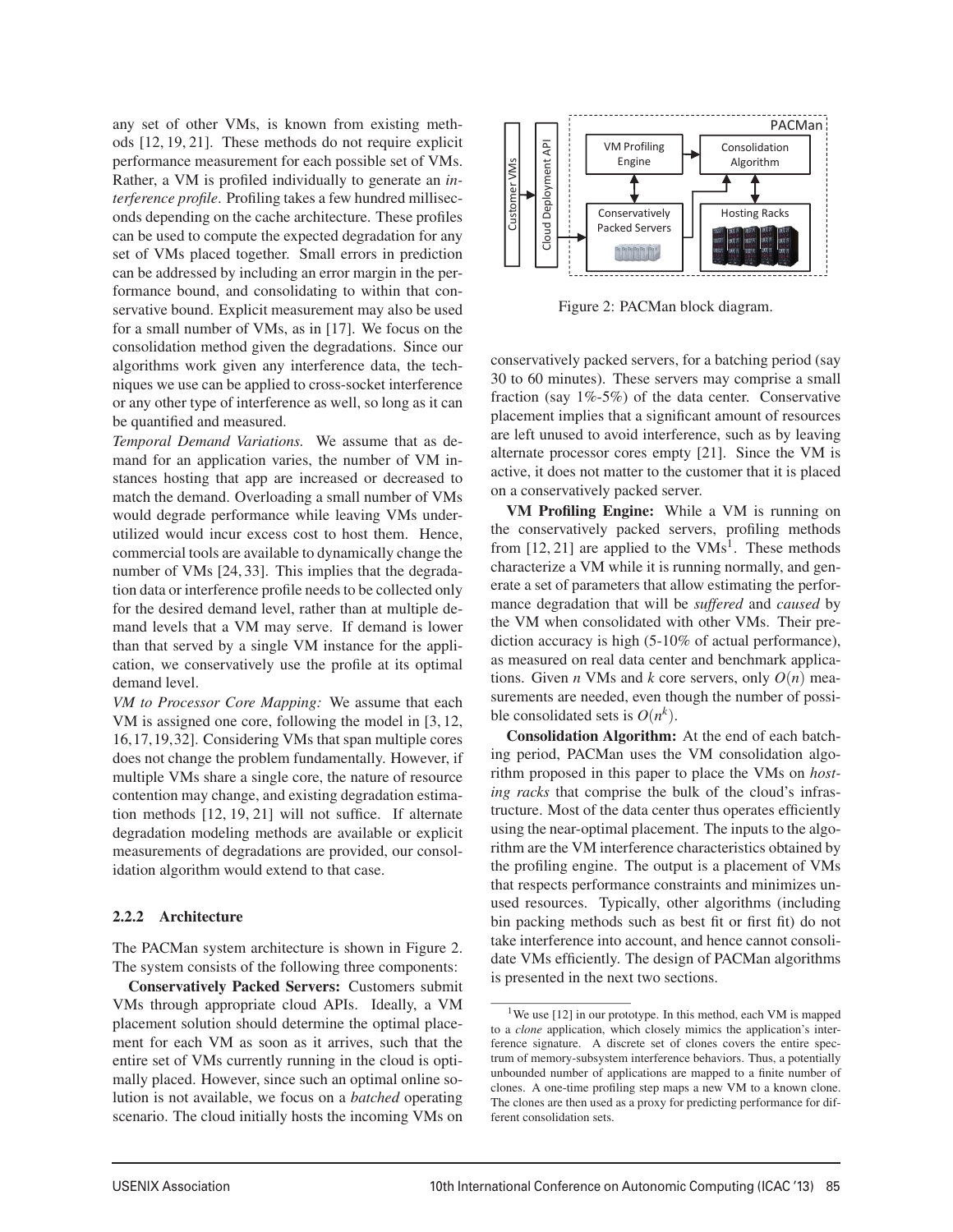#### 3 Performance Mode

The first mode of PACMan operation, denoted the performance mode (P-mode), determines the best sets and their sizes such that performance constraints are not violated. It may leave some processor cores unused, unlike prior methods that use up every core [17, 18] but may violate performance constraints.

Servers and VMs: Suppose *m* chip-multiprocessors (CMPs) are available, each with *k* cores. We are primarily interested in the inter-core interference within a CMP. The VMs placed on the same CMP suffer from this degradation. If a server happens to have multiple processor sockets, we assume there is no interference among those. As a result, multiple CMPs within a server may be treated independently of each other. We loosely refer to each CMP as a separate server as shown in Figure 3. We are given *n* VMs to be placed on the above servers, such that each VM is assigned one core.



Figure 3: CMPs (referred to as servers) with *k* cores. Contention in the shared cache and memory hierarchy degrades the performance of VMs in the same server.

Degradation: Suppose that the set of VMs placed together on a server are denoted by *S*. For singleton sets, i.e., a VM *j* running alone, there is no degradation and we denote this using a degradation  $d_j = 1$ . For larger sets, the degradation for VM  $j \in S$  is denoted by  $d_j^S \geq 1$ . For example, for two co-located VMs,  $S = \{A, B\}$ , suppose *A*'s running time increases by 50% when it runs with *B*, relative to when it runs alone, while *B* is unaffected by *A*. Then,  $d_A^S = 1.5$  and  $d_B^S = 1$ .

We assume that adding more VMs to a set may only increase (or leave unchanged) the degradation of previously added VMs.

#### 3.1 Consolidation Goal

The consolidation objective may be stated as follows. P-Mode: (Minimize resource cost subject to a performance constraint)

*Given*

*n* VMs,

Servers with *k* cores,

Degradations for all sets of VMs up to size *k*,

Cost *w*(*S*) for a set of VMs *S* placed on a server, and

Maximum tolerable degradation  $D \ge 1$  for any VM<sup>2</sup>. *Find* a placement of the *n* VMs using some number, *b*, of servers, to minimize

$$
\sum_{i=1}^b w(S_i)
$$

where  $S_i$  represents the set of VMs placed on the  $i^{th}$ server.

*Cost Metric:* The resource cost,  $w(S)$ , to be minimized may represent the most relevant cost to the system. For instance, if we wish to minimize the number of servers used, then we could use  $w(S) = 1$  for any set *S* regardless of how many VMs *S* contains. To minimize energy,  $w(S)$  could be defined as the sum of a fixed cost  $c_f$  and a dynamic cost  $c_d$ . The fixed cost  $c_f$  models the idle energy used for keeping a server active, and may also include capital expense. The dynamic cost,  $c_d$ , models the increase in energy due to VMs assigned to the server. For concreteness, we consider the cost function  $w(S)$  to be the energy cost. The specific values used for  $c_f$  and *cd* are described in Section 5 along with the evaluations. Our solution is applicable to any cost function that monotonically increases with the number of VMs.

*Batched Operation:* The problem above assumed all VMs are given upfront. In practice, following the setup from Figure 2, only the VMs that arrived in the most recent batching period will be consolidated. Each batch will hence be placed optimally using P-mode consolidation, but the overall placement across multiple batches may be sub-optimal. Hence, once a day, such as during times of low demand, the placement solution can be jointly applied to all previously placed VMs, and the placement migrated to the jointly optimal placement. The joint placement satisfies the same performance constraints but may reduce resource cost even further.

#### 3.1.1 Problem Complexity

The complexity is different depending on whether the servers have only  $k = 2$  cores or more than 2 cores.

**Dual-Core servers:** For  $k = 2$  cores, there is a polynomial time algorithm that can compute the optimal solution. The main idea is to construct a weighted, undirected graph on 2*n* nodes. The first *n* nodes represent the VMs, and the others are "dummy" nodes (one for each VM). For VM pairs whose degradation is below the bound *D*, we place an edge connecting them and assign an edge weight equal to the cost of placing those two VMs together. We place an edge between each VM node and its dummy node with a weight that corresponds to the cost

 $2$ We assume that the performance constraint is the same for all VMs though multiple quality of service classes, each with their own degradation limit, could be considered as well and do not fundamentally change the problem.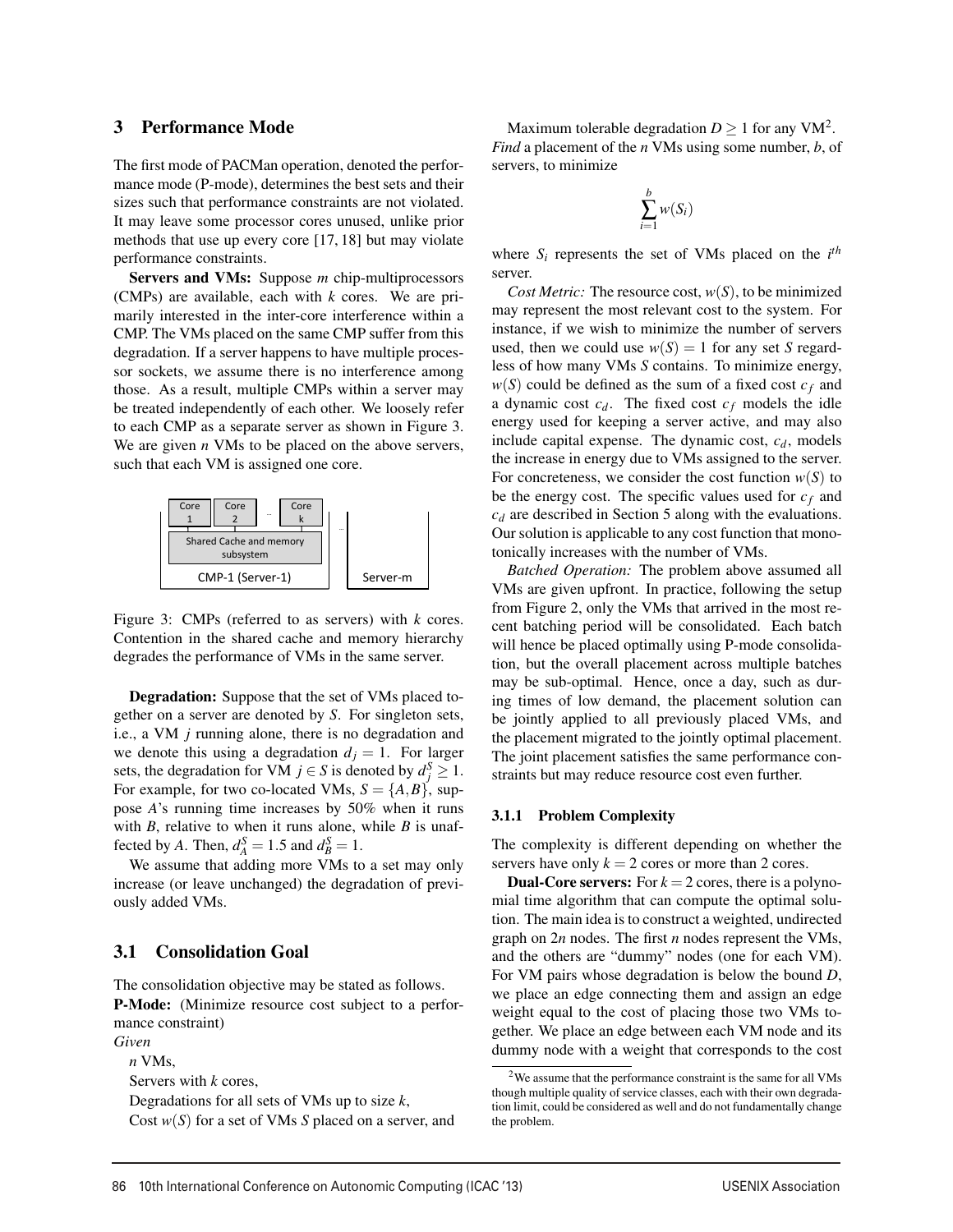of running that VM alone. Finally, we place edges of weight 0 between all pairs of dummy nodes. Finding the best pairs of VMs for a consolidated placement is equivalent to computing a minimum cost perfect matching on this graph. Graph algorithms are available to compute a minimum cost perfect matching in polynomial time. We omit details for this case since most data center servers have more than 2 cores.

NP-Completeness: For servers with more than two cores ( $k \ge 3$ ), the problem is **NP**-Complete. This is because it can be thought of as a variant of the *k*-Set Cover problem. In the *k*-Set Cover problem, we have a universe *U* of elements to cover (each element could represent a VM), along with a collection *C* of subsets each of size at most *k* (the subsets could represent sets of VMs with degradation below *D*). Placing VMs on servers corresponds to finding the minimum number of disjoint VM subsets that cover all VMs. Assuming  $w(S) = 1$  for all sets *S*, the *k*-Set Cover problem becomes a special case of the P-mode problem, i.e., solving the P-mode problem enables solving the *k*-Set Cover problem. The *k*-Set Cover problem is NP-Complete [9]. Hence, the P-mode problem is NP-Complete.

### 3.2 Consolidation Algorithm

Since the problem is **NP**-Complete for  $k \geq 3$  cores, we propose a computationally efficient algorithm that finds a near-optimal placement.

Using the profiling method described in Section 2.2, it is easy to filter out VM sets that violate the degradation constraint. Suppose the collection of remaining sets (VM combinations that can be used) is denoted by  $\mathscr{F}$ .

First, for each set  $S \in \mathcal{F}$ , the algorithm assigns a value  $V(S) = w(S)/|S|$ . Intuitively, this metric characterizes the cost of a set *S* of VMs. Sets with more VMs (larger set size,  $|S|$ ) and low resource use  $(w(S))$  yield low  $V(S)$ .

Second, the algorithm sorts these sets in ascending order by  $V(S)$ . Sets that appear earlier in the ascending order have lower cost.

The final step is to make a single pass through this sorted list, and include a set *S* as a placement in the consolidation output if and only if it is disjoint from all sets that have been chosen earlier. The algorithm stops after it has made a single pass through the list. The algorithm can stop earlier if all the VMs are included in the chosen sets. The first set in the sorted list will always be taken to be in the solution since nothing has been chosen before it and it is hence disjoint. If the second set is disjoint from the first set, then the algorithm takes it in the solution. If the second set has at least one VM in common with the first, the algorithm moves onto the third set, and so on. The precise specification is given in Algorithm 1.

*Example:* Consider a toy example with three VMs, *A*, *B*,

and *C* and  $k = 2$  cores. Suppose the characterization from the VM profiling engine results in the degradation numbers shown in Table 1. Suppose the performance constraint given is that no VM should degrade more than 10% ( $D = 1.1$ ) and the cost metric  $w(S)$  is just the number of servers for simplicity  $(w(S) = 1$  for any set). A set with two VMs ( $|S| = 2$ ) will have  $V(S) = 1/2$  while a set with one VM will have  $V(S) = 1$ . Then filtering out the sets that cause any of the VMs to have a degradation greater than *D*, and computing the  $V(S)$  metric for each set, we get the sorted list as: *BC*, *AB*, *A*, *B*, *C*. The algorithm first selects set *BC* and allocates it to a server (VMs *B* and *C* thus share a single server). The next set *AB* is not disjoint from *BC* and the algorithm moves to the subsequent set *A*. This is disjoint and is allocated to another server. All VMs are now allocated and the algorithm stops.

| VM Set            | AВ          |             |                   |  |  |
|-------------------|-------------|-------------|-------------------|--|--|
| .1Set<br>$a_{VM}$ | $d_A = 1.1$ | $d_A = 1.0$ | $d_{\rm B} = 1.0$ |  |  |
|                   | $d_R = 1.1$ | $d_C = 1.5$ | $d_C = 1.1$       |  |  |

Table 1: Degradations for VMs in the example.

Complexity: The algorithm operates in polynomial time since sorting is a polynomial time operation,  $O(|\mathscr{F}| \cdot log(|\mathscr{F}|))$ . The subsequent step requiring a single pass through the list has linear time complexity. At every step in the linear pass the algorithm needs to check if each VM in the set being selected has been assigned already and this can be achieved in constant time as follows. Maintain a boolean bit-vector for every VM indicating if it has been assigned yet. For the set being checked, just look up this array, which takes at most  $O(k)$ time per set since the set cannot have more than *k* VMs. Also, after selecting a set we update the boolean array, which again takes constant time.

While the computation time is polynomial in the size of the input, the size of the input can be large. The list of degradation values for all possible VM sets has size  $|\mathscr{F}| = O(n^k)$  elements, which can be large for a cloud infrastructure hosting thousands of VMs. However, when the degradation estimation technique from [12] is used,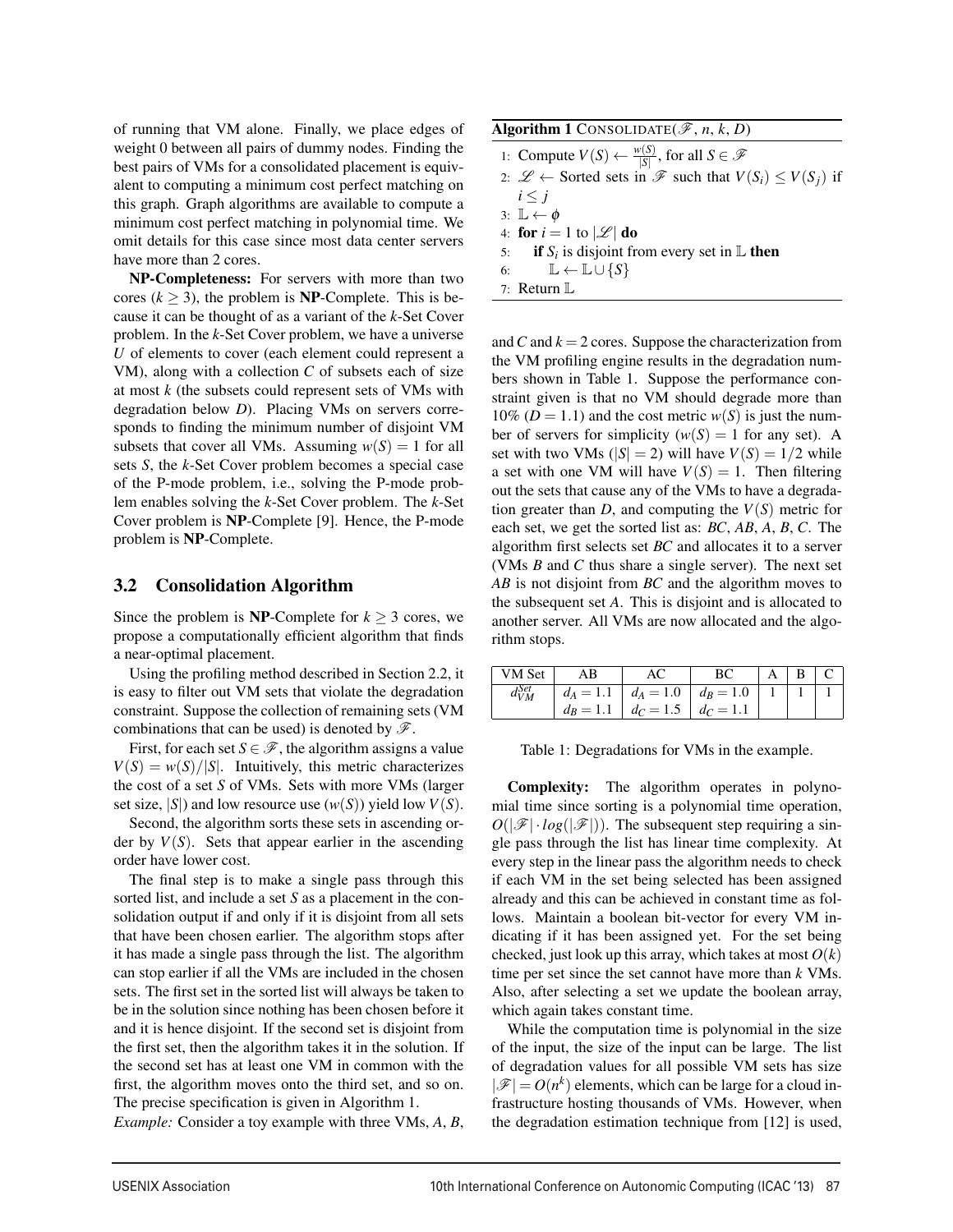all VMs are mapped to a finite set of clones and the number of clones does not grow with the number of VMs. We can treat all VMs that map to a common clone as one type of VM. The number of clones used to map all VMs then represents the distinct types of VMs in the input. For instance, for the characterization technique in [12], for quad-core servers, at most 128 types of clones are required, and not all of them may be used for a particular set of input VMs.

Suppose the *n* VMs can be classified into  $\tau \le 128$ types. Then, the algorithm only needs to consider all sets *S* from τ VM types with possibly repeated set elements. The number of these sets is  $O(\tau^k)$ , which is manageable in practice since  $\tau$  does not grow very large, even when *n* is large.

The algorithm changes slightly to accommodate multiple VMs of each type. The assignment of value *V*(*S*) and the sorting step proceed as before. However, when doing the single pass over the sorted list, when a disjoint set *S* is chosen, it is repeatedly allocated to servers as long as there is at least one unallocated instance of each VM type required for *S*. The resultant modification to Algorithm 1 is that  $\mathscr{F}_{\tau}$  is provided as input instead of  $\mathscr{F}$  where  $\mathscr{F}_{\tau}$ denotes the collection of all feasible sets of VM types with repeated elements, and at step 5, instead of checking if the VMs are not previously allocated, one repeats this step while additional unallocated VMs of each type in the set remain.

Correctness: The algorithm always assigns every VM to a server since all singleton sets are allowed and do appear in the sorted list (typically after the sets with large cardinality). Also, it never assigns a VM to more than one server since it only picks disjoint sets, or sets with unallocated VM instances when VM-types are used, while making the pass through the sorted list. Hence, the algorithm always obtains a correct solution.

### 3.3 Solution Optimality

A salient feature of this algorithm is that the consolidation solution it generates is guaranteed to be nearoptimal, in terms of the resources used.

Let *ALG* denote the allocated sets output by the proposed algorithm, and let *OPT* be the sets output by the optimal solution. Define the resource cost of the proposed algorithm's solution to be *E*(*ALG*), and that of the optimal algorithm as *E*(*OPT*). We will show that for *every* possible collection of VMs to be consolidated,

$$
E(ALG) \leq H_k \cdot E(OPT)
$$

where *H<sub>k</sub>* is the *k*<sup>th</sup>-Harmonic number.  $H_k = \sum_{i=1}^k \frac{1}{i} \approx$  $ln(k)$ .

In other words, the resource cost of the solution generated by the proposed algorithm is within  $ln(k)$  of the resource cost of the optimal solution. Given that *k* is constant for a data center and does not increase with the number of VMs, this is a very desirable accuracy guarantee. The proof is inspired by the approximation quality proof for the weighted *k*-Set Cover problem [7, 15]. However, we cannot pick overlapping sets (since choosing sets in our setting corresponds to choosing a placement of VMs onto servers), and the input sets are closed under subsets.

Theorem 1. *For all inputs, the proposed algorithm outputs a solution that is within a factor*  $H_k \approx \ln(k)$  *of the optimal solution.*

*Proof.* By definition, we have

$$
E(ALG) = \sum_{S \in ALG} w(S).
$$

Assign a cost to each VM  $c(j)$  as follows: whenever the proposed algorithm chooses a set *S* to be part of its solution, set the cost of each VM  $j \in S$  to be  $c(j) = w(S)/|S|$ (these costs are only for analysis purposes, the actual algorithm never uses  $c(j)$ ). Hence,

$$
E(ALG) = \sum_{S \in ALG} |S| \frac{w(S)}{|S|} = \sum_{S \in ALG} \sum_{j \in S} c(j) = \sum_{j=1}^{n} c(j),
$$

where the last equality holds because the set of VMs in the solution is the same as all VMs given in the input. Then, since the optimal solution also assigns all VMs to servers:

$$
E(ALG) = \sum_{j=1}^{n} c(j) = \sum_{S^* \in OPT} \sum_{j \in S^*} c(j),
$$

where  $S^* \in OPT$  is a set chosen by the optimal solution. Suppose, for the moment, we could prove that the last summation term above satisfies  $\sum_{i \in S^*} c(j) \leq H_k w(S^*)$ . Then we would have

$$
E(ALG) \leq \sum_{S^* \in OPT} H_k w(S^*) = H_k \cdot E(OPT).
$$

All we have left to prove is that, for any  $S^* \in OPT$ , we indeed have  $\sum_{i \in S^*} c(j) \leq H_k w(S^*)$ . Consider any set *S*<sup>∗</sup> in the optimal solution and order the VMs in the set according to the order in which the *proposed* algorithm covers the VMs, so that  $S^* = \{j_s, j_{s-1}, \ldots, j_1\}$ . Here,  $j_s$  is the first VM from  $S^*$  to be covered by the proposed algorithm, while  $j_1$  is the last VM to be covered by the proposed algorithm in potentially different sets. In case the proposed algorithm chooses a set which covers several VMs from *S*∗, we just order these VMs arbitrarily.

Now, consider VM  $j_i \in S^*$  immediately before the proposed algorithm covers it with a set *T*. At this time, there are at least *i* VMs which are not covered, namely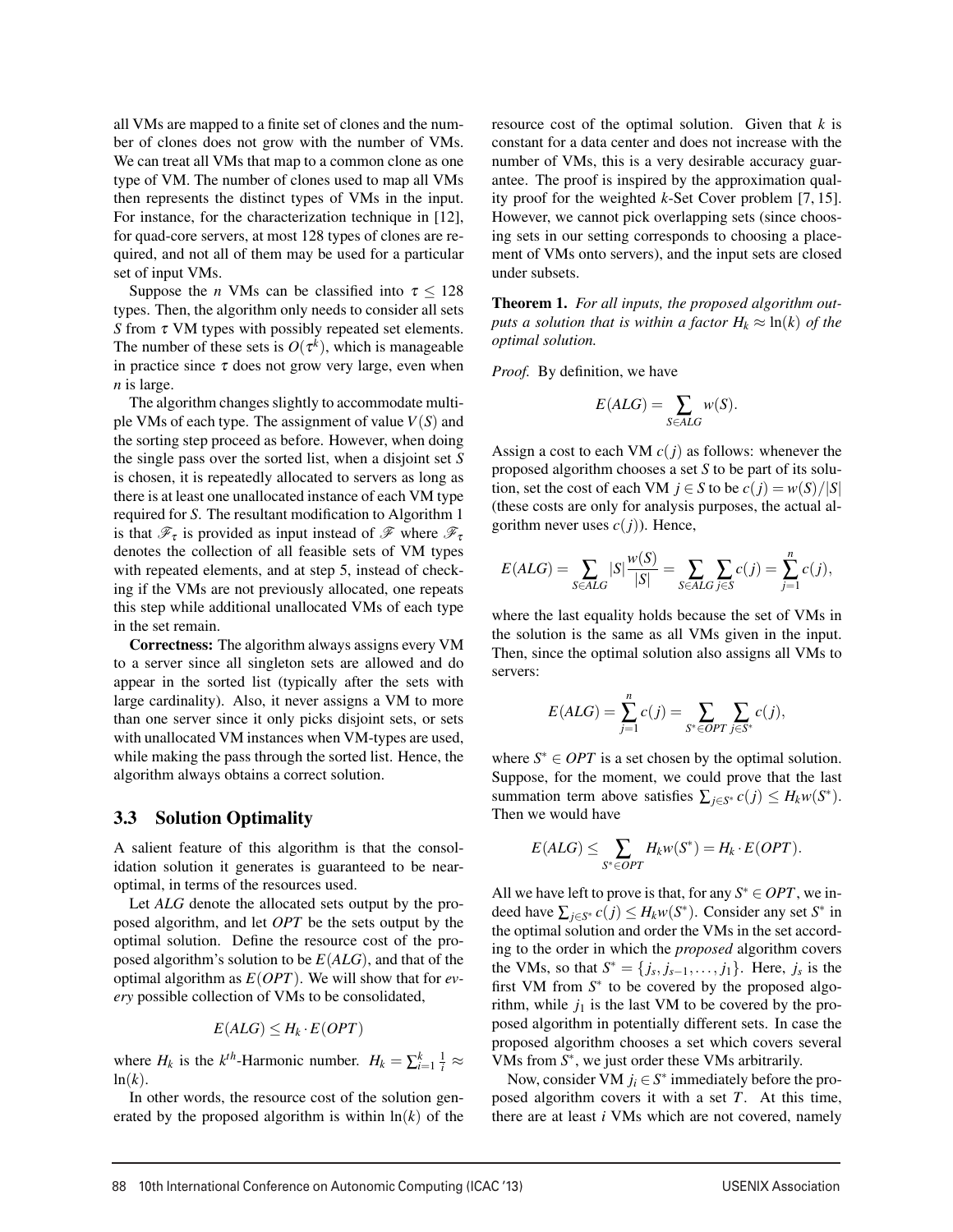*j<sub>i</sub>*, *j*<sub>*i*−1</sub>,..., *j*<sub>1</sub>. There could be more uncovered VMs in *S*∗, for instance, if the proposed algorithm chose set *T* such that *T* covers VMs  $j_s$ ,...,  $j_i$ , then all VMs in  $S^*$ would be considered uncovered immediately before set *T* is chosen. Moreover, since the optimal solution chose *S*<sup>∗</sup>, and since sets are closed under subsets, it must be the case that the proposed algorithm could have chosen the set  $S = \{j_1, \ldots, j_1\}$  (since it is a feasible set and it is disjoint). At each step, since the proposed algorithm chooses the disjoint set *T* that minimizes  $w(T)/|T|$ , it must be the case that  $w(T)/|T| \leq w(S)/|S|$ . By our assumption that energy costs can only increase if VMs are added, we have  $w(S) \leq w(S^*)$ , and hence VM  $j_i$  is assigned a cost of  $w(T)/|T| \leq w(S)/|S| \leq w(S^*)/|S|$ *w*(*S*∗)/*i*. Summing over all costs of VMs in *S*∗, we have

$$
\sum_{j\in S^*}c(j)\leq \sum_{j_i\in S^*}w(S^*)/i=H_s\cdot w(S^*)\leq H_k\cdot w(S^*)
$$

(since  $|S^*| = s \le k$ ). Hence,  $\sum_{j \in S^*} c(j) \le H_k \cdot w(S^*)$  indeed holds and this completes the proof deed holds and this completes the proof.

To summarize, we provide a polynomial time algorithm that is guaranteed to provide a solution within a logarithmic factor of the optimal. Note that this is a worst-case guarantee, and in practice we can expect the solution quality to be better (e.g., our experimental results in Section 5). In fact, our approximation guarantee is asymptotically the best approximation factor one could hope for, due to the hardness of approximation lower bound known for the *k*-Set Cover problem [30] (hence, there are worst-case instances in which any algorithm must perform poorly, but these instances typically do not occur in practice and the algorithms perform much better).

### 4 Eco-Mode

In some cases, such as batch based data processing, resource efficiency may take precedence over performance. For such scenarios, PACMan provides a resource efficient mode of operation, referred to as the Eco-mode. Here, the number of servers used is fixed and the VMs are tightly packed. The goal is to minimize the degradation. Prior works have minimized average degradation [17, 18, 29] and their heuristics can be used in Ecomode. We additionally consider worst case degradation. The worst case degradation is especially important for parallel computing scenarios where the end result is obtained only after all parallelized tasks complete and hence performance is bottle-necked by the worst hit VM. Eco-Mode: (Minimize maximum degradation)

*Given*

*n* VMs, *m* servers with *k* cores ( $n \leq mk$ ), and Degradations for all sets of VMs up to size *k*,

*Find* an allocation of the *n* VMs to *m* servers which minimizes the objective

$$
\max_{1 \leq i \leq m} \max_{j \in S_i} d_j^{S_i}
$$

where  $S_i$  represents the set of VMs placed on the  $i^{th}$ server ( $|S_i| \leq k$  for each *i*).

As in the previous case, while the 2-core case can be solved in polynomial time, the Eco-mode problem becomes **NP**-Complete for  $k > 3$ .

Efficient Near-Optimal Algorithms: Given that the problem is NP-Complete, a polynomial time algorithm to compute the optimal solution is unlikely to be found, unless  $P = NP$ . The next best thing would be an efficient algorithm that computes a provably near-optimal solution.

Surprisingly, for  $k \geq 3$  a computationally efficient algorithm that guarantees the solution to be within any polynomial factor of the optimal cannot be found. For instance, a computationally efficient algorithm that can guarantee its solution to be within a factor  $n^{100}$  of the optimal cannot be found.

Theorem 2. *For the Eco-mode consolidation problem, it is* NP*-Hard to approximate the optimal solution to within any factor that is polynomial in the number of VMs and servers.*

The proof is relegated to a tech report [25] for brevity. Algorithm: The implication of the above theorem is that any computationally efficient Eco-mode algorithm will have to rely on heuristics.

The heuristic we propose greedily improves a given placement using VM swaps. A swap refers to exchanging the placement of one VM with another. Start out with any initial placement of VMs. Consider all possible placements that are reachable from the existing placement in a single swap. In each such placement, for each server, compute the degradation of the worst hit VM on that server, using the degradation characterization from the VM profiling engine. Take the sum of these worst case degradations on all servers as the cost of that VM placement.

Among all possible placements reachable within a swap, greedily select the one with the lowest cost and actually perform the swap required to reach that placement. Repeat the above process as long as additional swaps are allowed or until a swap no longer yields an improvement.

The work of [31] studies the cost of swapping, giving insight into the trade-off between improving resource efficiency and swapping VMs. To this end, we limit the number of swaps allowed to terminate the search at  $G =$ (*k*−1)(*m*−1). Starting with an arbitrary placement, it is possible to reach *any* other placement (e.g., the optimal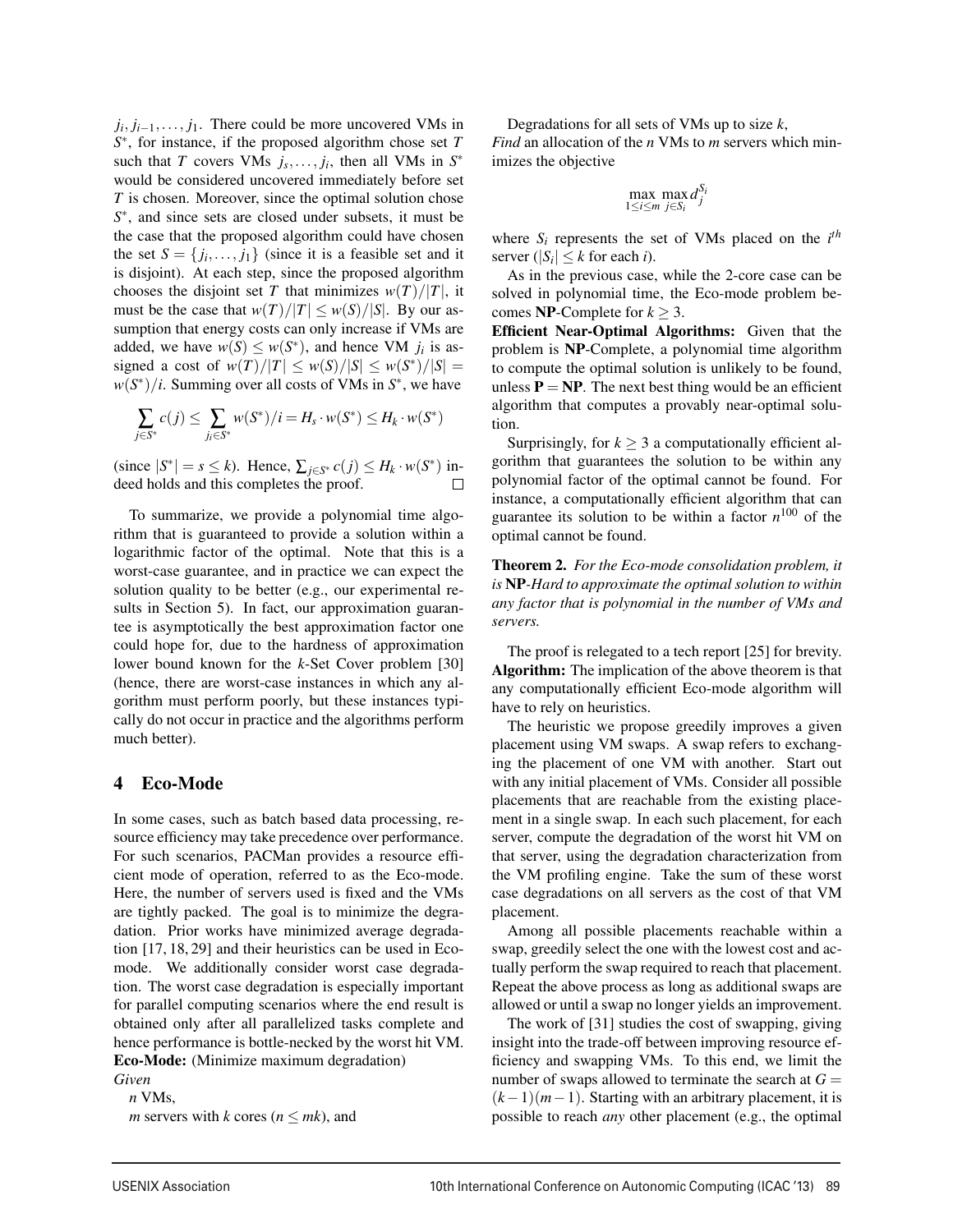placement) by performing at most  $G = (k-1)(m-1)$ swaps. This holds because for each server, we can imagine one of the VMs to be in the correct position on that server, and hence there can be at most *k*−1 VMs on that server that are out of place. By swapping two VMs, we can assign each VM which is on the wrong server to the right server. Hence, each server can be fixed in at most  $k-1$  swaps. Once  $m-1$  servers have been fixed, the last server must already be correct. However, determining the appropriate number of swaps is not easy and our heuristic is not guaranteed to find the optimal placement in  $G = (k-1)(m-1)$  swaps, or any number of swaps. Hence, the number of allowed swaps may be set based on other constraints such as limits on tolerable swap overheads or a threshold on minimum improvement expected from a swap.

While not provably near-optimal, our heuristic is beneficial to the extent that it improves performance compared to naïve methods.

# 5 Experimental Results

In this section, we quantify the resource savings and performance advantages of using PACMan consolidation for realistic scenarios. Ideally, we wish to compare the practical algorithm used in PACMan with the theoretical optimal, but the optimal is not feasible to compute (these problems are NP-Complete) except for very small input sizes. Hence, we illustrate the performance of the proposed methods with respect to the optimal for a few small input instances ( $n = 16$  VMs,  $m \geq \lceil n/k \rceil$ ). For more realistic inputs, relevant to real data centers  $(10^3 \text{ VMs})$ , we compare the performance to naïve methods that are unaware of the performance degradation and with one current practice that leaves alternate processor cores unused [21]. For these cases, we also compute the degradation overhead compared to a hypothetical case where resource contention does not cause any degradation. This comparison shows an upper bound on how much further improvement one could hope to make over the PACMan methods.

# 5.1 Experimental Setup

Degradation Data: We use measured degradation data for SPEC CPU 2006 benchmark applications. These degradations are in the same range as measured for Google's data center workloads in [21], which includes batch and interactive workloads. Since the degradation data is representative of both interactive workloads and batch workloads, it is relevant for both P-mode and Ecomode.

In particular, we select 4 of the SPEC CPU benchmark applications for which we have detailed interference data

for all possible combinations, namely: lbm, soplex, povray, and sjeng (some combinations shown in Table 2). These span a range of interference values from low to high. When experimenting with *n* VMs, we generate an equal number, *n*/4, of each. We do not vary VM degradations over time during VM execution.

| <b>Application VMs</b> $(S_i)$ | Degradations $(\% )$ |  |  |
|--------------------------------|----------------------|--|--|
| lbm, soplex                    | 2, 19.7              |  |  |
| soplex, soplex                 | 10, 10               |  |  |
| lbm, soplex, sjeng             | 2, 10, 4.1           |  |  |
| lbm, povray, lbm               | 19.6, 5.32, 19.6     |  |  |
| lbm, soplex                    | 14.56, 36.9.         |  |  |
| soplex, sjeng                  | 36.9, 5.83           |  |  |
| lbm, lbm, lbm, lbm             | 104.6 (each)         |  |  |

Table 2: Sample degradation data for the application VMs used in experiments. Degradations are measured on a quad-core processor. For combinations with only 2 or 3 VMs, the remaining cores are unused. Degradations over 100% imply that the execution time of the workload increases by more than twice.

Cloud Configuration: We assume that each server has  $k = 4$  cores since quad-core servers are commonly in use. While a server may have many cores across multiple processor sockets, the relevant value of *k* is the number of cores sharing the same cache hierarchy, since that is where most of the interference occurs. Using real world degradation data, we simulate our proposed algorithm for the cloud configuration described above.

# 5.2 Performance Mode

The P-mode problem optimizes resource cost given a degradation constraint. The evaluation metric of interest is thus the resource cost. We choose energy as our resource metric. Each server has a fixed and dynamic energy component (Section 3), resulting in an energy cost  $w(S) = c_f + \sum_{j \in S} d_j^S$ . Here, the additional cost of each VM is being modeled as  $d_j^S$ . Considering that running 4 VMs each with an incremental cost of 1 or more would add an additional 4 units of dynamic resource cost, we set the fixed cost  $c_f = 4$  to reflect about 50% of the total server energy as the fixed idle cost, which is representative of current server technology. Newer generation servers are trending towards better energy proportionality and idle power costs as low as 30% are expected in the near future. A lower idle power cost will only exaggerate the fraction of overhead due to interference and lead to even greater savings in PACMan.

Comparison with Optimal: To facilitate computation of the optimal, we use a small number, 16, of VMs, with equal proportion of VMs from each of the four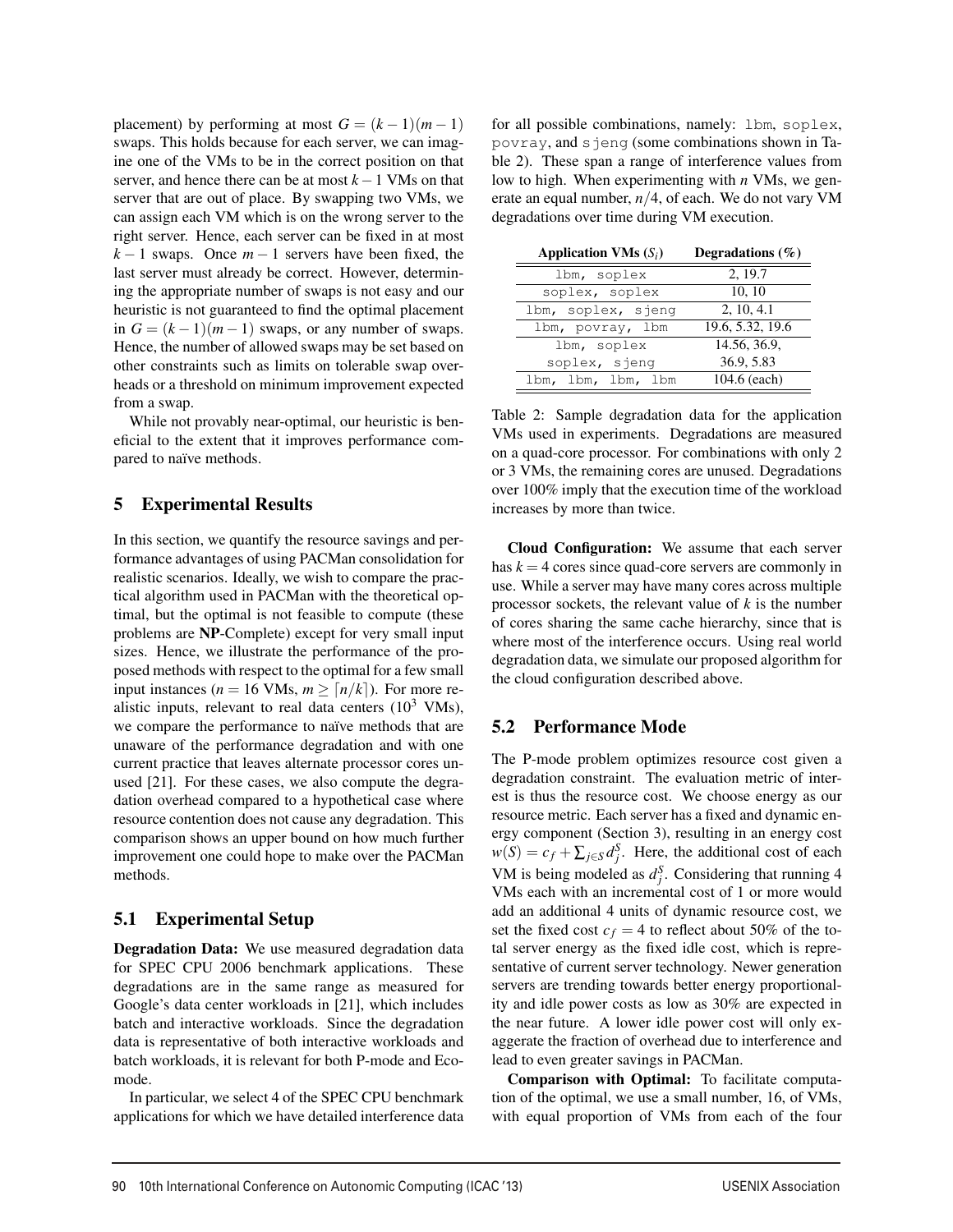benchmarks. We vary the degradation constraint from 10% ( $D = 1.1$ ), to as high as 50%<sup>3</sup>. Aside from the optimal, we also compare against a naïve method that does not quantitatively manage degradation but conservatively leaves every other core unused [21].

Figure 4 shows the energy overhead of the consolidation determined by PACMan, and by the naïve method, over and above the energy used by the optimal method. The proposed approach is within 10% of the optimal, and is significantly better than the naïve approach currently in use.



Figure 4: (P-Mode) Excess energy used compared to that used by the optimal solution (computable for a small number of VMs).

Figure 5 shows the server utilizations achieved by the three methods at equivalent performance. The proposed method achieves over 80% utilization in most cases yielding good resource use. Of course, when the degradation allowed is small, servers must be left under-utilized to avoid interference, and even the optimal method cannot use all cores.



Figure 5: (P-Mode) Server utilizations achieved by the theoretical optimal, proposed, and naïve algorithms.

Large number of VMs: The second set of experiments uses more realistic input sizes, up to  $n = 1000$ VMs, again taking an equal proportion of VMs from each of the four SPEC CPU applications listed in Section 5.1. Since it is not feasible to compute the optimal solution for a large number of VMs, we compare against a lower bound: resources used when interference has no effect. In reality, interference will lead to a nonzero overhead and the optimal should be expected to be somewhere between 0% and the overhead seen for the proposed method. Figure 6 shows the results, with a performance constraint of 50% ( $D = 1.5$ ), for varying *n*. We see that the proposed method performs significantly better than the naïve one.



Figure 6: (P-Mode, Large number of VMs) Resource overhead comparison, normalized with respect to hypothetical resource use when there is no interference, which is a lower bound on the optimal.

### 5.3 Eco-Mode

9

For the Eco-mode problem, we again compute the optimal solution for a small set  $n = 16$  VMs with  $m = 4$ servers, with the VMs taken from the SPEC CPU benchmarks. The initial allocation of VMs to servers is arbitrary and we repeat the experiment 10 times, starting with a random initial allocation each time. Since *any* allocation can be reached in at most  $(k-1)(m-1) = 9$ swaps, we vary the number of allowed swaps *G* from 2 to 9. As an additional point of comparison we use a naïve approach that does not consider interference and places the VMs randomly. The performance of the randomized approach is averaged across 10 trials.

Figure 7 shows the excess degradation suffered by the VMs compared to that in the optimal allocation. The practical heuristic used in PACMan performs very closely to the optimal and has up to 30% lower degradation than the naïve method.

Next we vary the number of VMs up to  $n = 1000$ , packed tightly on  $m = n/4$  quad core servers. The ap-

<sup>&</sup>lt;sup>3</sup>We start at 10% instead of 0%, since if no degradation is allowed, most VMs would require a dedicated machine, with no benefits from consolidation.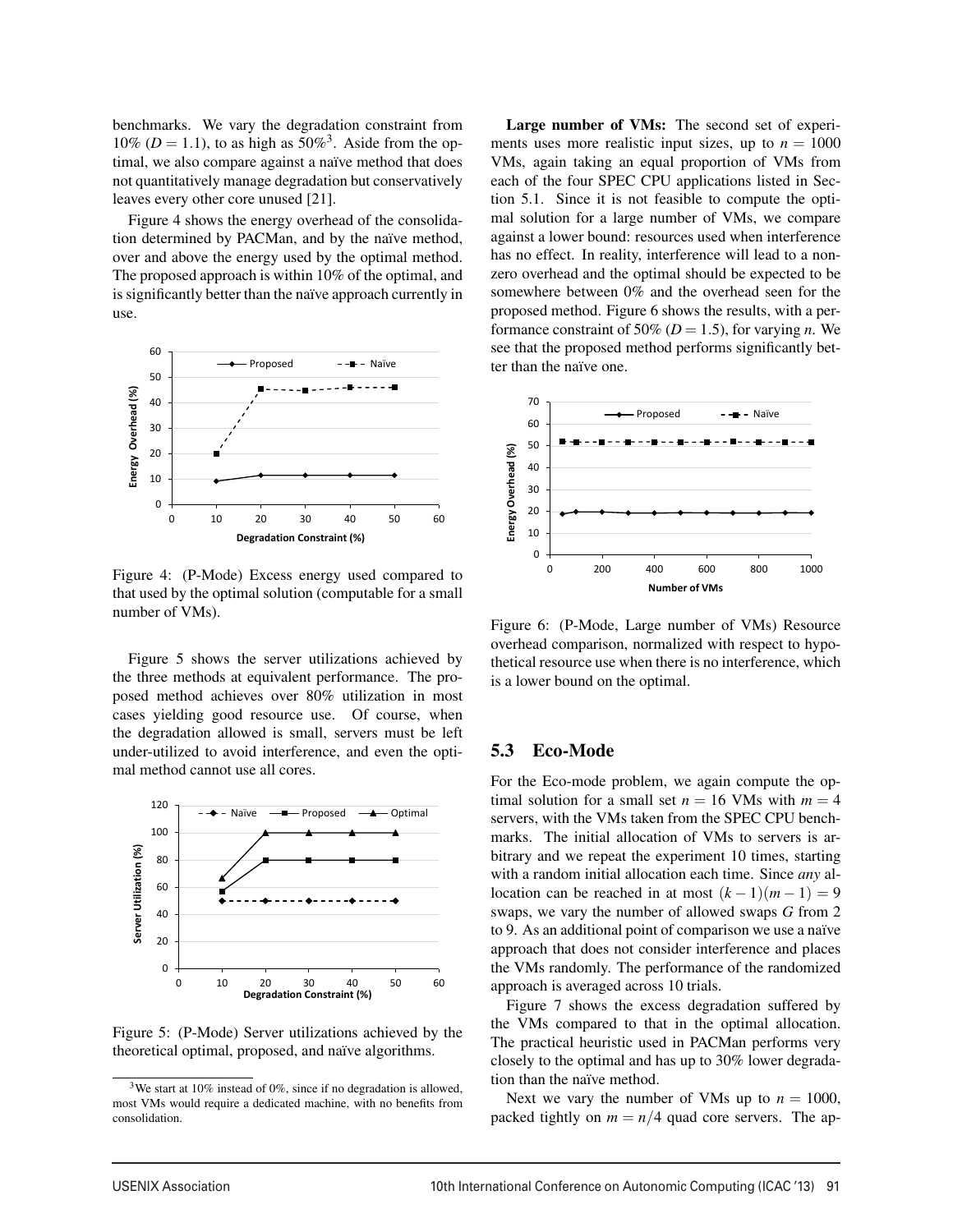

Figure 7: (Eco-mode) Comparison of proposed heuristic and a naïve random algorithm with the theoretical optimal (computable for small input instances). Excess worst case degradation compared to that in the optimal solution is shown. The error bars show the standard deviation across 10 random runs for the naïve approach.



Figure 8: (Eco-mode, Large number of VMs) Reduction in degradation compared to a naïve approach. The error bars show the standard deviation across 10 random placements for the naïve approach.

plications are taken from the SPEC CPU benchmarks as before, in equal proportion. The naïve approach used for comparison is a random placement that does not account for interference (10 random trials are performed for each point).

Since it is not feasible to compute the optimal solution, we use the naïve approach as the base case and show the reduction in degradation achieved by PACMan (Figure 8). The worst case degradation is reduced by 27% to 52% over the range of the number of VMs. While the number of servers is a fixed constraint, reduction in performance degradation results in a corresponding increase in throughput or reduction in runtime, yielding a proportional saving in energy per unit work performed.

In summary, we see that PACMan performs well on realistic degradation data.

### 5.4 TCO Analysis

The total cost of ownership (TCO) of a data center includes both the operating expenses such as energy bills paid based on usage, and capital expenses, paid upfront. Consolidation affects multiple components of TCO. The resultant savings in TCO are described below.

To compare capital costs and operating expenses using a common metric, James Hamilton provided an amortized cost calculation of an entire data center on a monthly basis [14]. In this calculation, the fixed costs are amortized over the life of the component purchased. For instance, building costs are amortized over fifteen years while server costs are amortized over three years. This converts the capital costs into a monthly expense, similar to the operating expense.

Figure 9 shows the savings resulting in various data center cost components. The baseline we use is the current practice of leaving alternate cores unused [21], and we compare this with our proposed performance preserving consolidation method. In all, a 22% reduction in TCO is achieved, which for a 10MW data center implies that the monthly operating expense is reduced from USD 2.8 million to USD 2.2 million.



Figure 9: (P-Mode) TCO reduction using the proposed performance preserving consolidation method. Pwr. Cool. Infra. refers to the power and cooling infrastructure cost, as defined in [14].

### 6 Related Work

10

Performance isolation from memory subsystem interference has been studied at different levels of the system stack: the hardware level [3, 5, 16, 28, 35], the OS/software level [1, 6, 23, 27], and the VM scheduler level [2, 4, 32]. Our method is complementary in that we facilitate determining the placements with lower interference to which above isolation techniques can then be applied, and are likely to be more effective.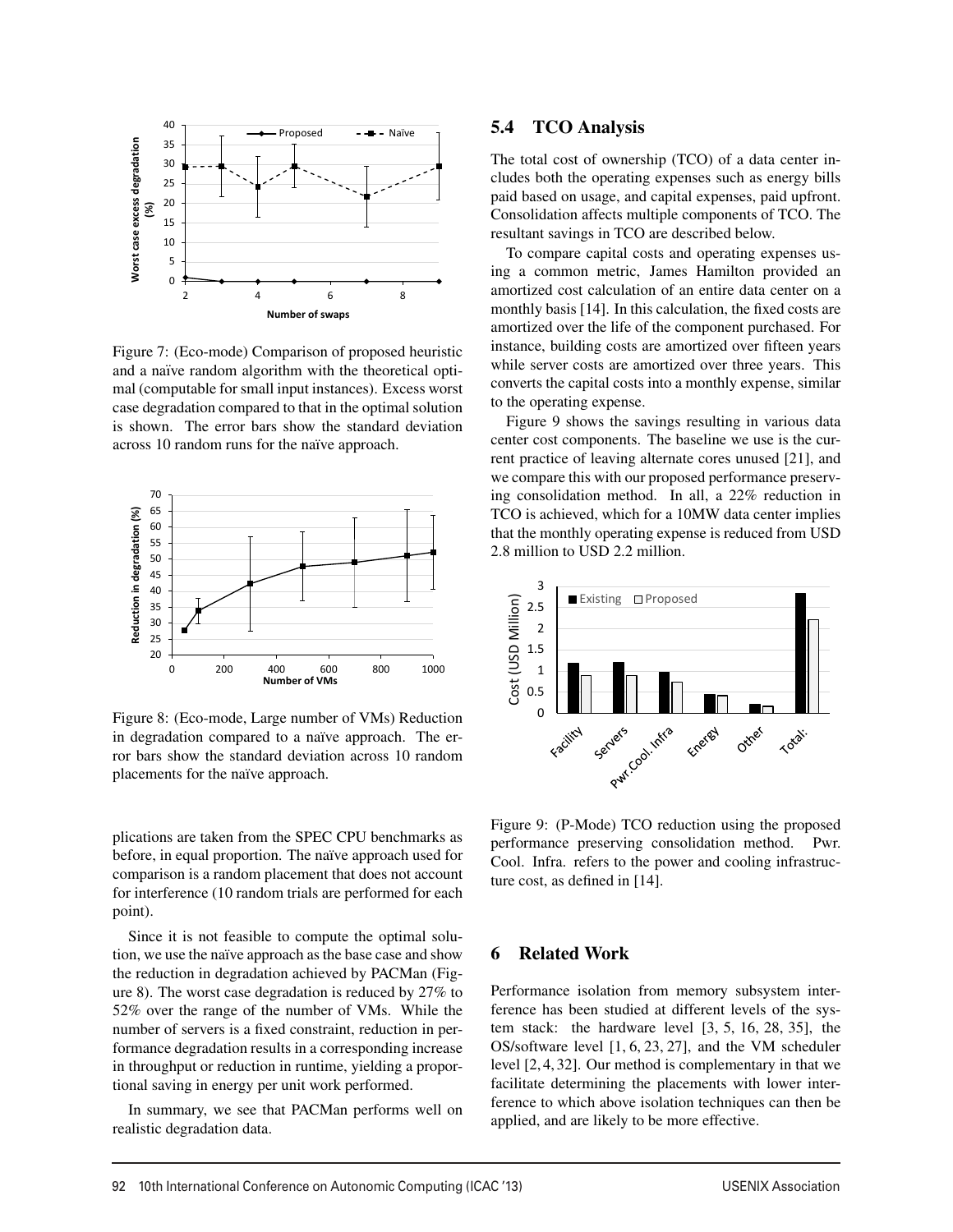Performance estimates due to interference [12, 19, 21] have also been developed to aid VM placement. We build upon the above works and use the interference characterization provided by them to determine the placements with lower interference.

Consolidation methods taking interference into account have been studied in [17], along with variants for unequal job lengths [29]. Another method to model VM interference through cache co-locality, and a heuristic for run-time scheduling to minimize degradation, was presented in [18]. We allow optimizing for a different objective. While heuristics were proposed in prior works, we provide an algorithm with provable guarantees on the solution quality. We also provide a new inapproximability result.

# 7 Conclusions

VM consolidation is one of the key mechanisms to improve data center efficiency, but can lead to performance degradation. We presented consolidation mechanisms that can preserve performance.

The extent of performance degradation depends on both how many VMs are consolidated together on a server and which VMs are placed together. Hence, it is important to intelligently choose the best combinations. For many cases, performance is paramount and consolidation will be performed only to the extent that it does not degrade performance beyond the QoS guarantees required for the hosted applications. We presented a system that consolidated VMs within performance constraints. While the problem of determining the best suited VM combinations is NP-Complete, we proposed a polynomial time algorithm which yields a solution provably close to the optimal. In fact, the solution was shown to be within  $ln(k)$  of the optimal where  $k$  is the number of cores in each server, and is independent of the number of VMs, *n*. This is a very tight bound for practical purposes. We also considered the dual scenario where resource efficiency is prioritized over performance. For this case, we showed that even near-optimal algorithms with polynomial time complexity are unlikely to be found. Experimental evaluations showed that the proposed system performed well on realistic VM performance degradations, yielding over 30% savings in energy and up to 52% reduction in degradation.

We believe that the understanding of performance aware consolidation developed above will enable better workload consolidation. Additional open problems remain to be addressed in this space and further work is required to develop consolidation methods that operate in an online manner and place VMs near-optimally as and when they arrive for deployment.

# **References**

- [1] AWASTHI, M., SUDAN, K., BALASUBRAMONIAN, R., AND CARTER, J. Dynamic hardware-assisted softwarecontrolled page placement to manage capacity allocation and sharing within large caches. In *Proceedings of the International Symposium on High-Performance Computer Architecture* (2009).
- [2] BAE, C. S., XIA, L., DINDA, P., AND LANGE, J. Dynamic adaptive virtual core mapping to improve power, energy, and performance in multi-socket multicores. In *Proceedings of the twenty-first International Symposium on High-Performance Parallel and Distributed Computing* (2012), ACM, pp. 247–258.
- [3] BITIRGEN, R., IPEK, E., AND MARTINEZ, J. F. Coordinated management of multiple interacting resources in chip multiprocessors: A machine learning approach. In *Proceedings of the forty-first annual IEEE/ACM International Symposium on Microarchitecture* (2008).
- [4] BOBROFF, N., KOCHUT, A., AND BEATY, K. Dynamic placement of virtual machines for managing sla violations. In *Proceedings of the International Symposium on Integrated Network Management* (2007).
- [5] CHANDRA, D., GUO, F., KIM, S., AND SOLIHIN, Y. Predicting inter-thread cache contention on a chip multiprocessor architecture. In *Proceedings of the International Symposium on High-Performance Computer Architecture* (2005).
- [6] CHO, S., AND JIN, L. Managing distributed, shared L2 caches through os-level page allocation. In *Proceedings of the thirty-ninth annual IEEE/ACM International Symposium on Microarchitecture* (2006).
- [7] CHVATAL, V. A greedy heuristic for the set-covering problem. *Mathematics of Operations Research 4* (1979), 233–235.
- [8] DEAN, J., AND GHEMAWAT, S. MapReduce: A flexible data processing tool. *Communications of the ACM 53*, 1 (2010), 72–77.
- [9] DUH, R., AND FÜRER, M. Approximation of  $k$ -set cover by semi-local optimization. In *Proceedings of the twentyninth annual ACM Symposium on Theory of Computing* (1997).
- [10] ENVIRONMENTAL PROTECTION AGENCY, U. S. Report to congress on server and data center energy efficiency public law 109-431. Tech. rep., EPA ENERGY STAR Program, 2007.
- [11] GANDHI, A., HARCHOL-BALTER, M., DAS, R., AND LEFURGY, C. Optimal power allocation in server farms. In *Proceedings of ACM SIGMETRICS* (2009).
- [12] GOVINDAN, S., LIU, J., KANSAL, A., AND SIVASUB-RAMANIAM, A. Cuanta: Quantifying effects of shared on-chip resource interference for consolidated virtual machines. In *Proceedings of the ACM Symposium on Cloud Computing* (2011).